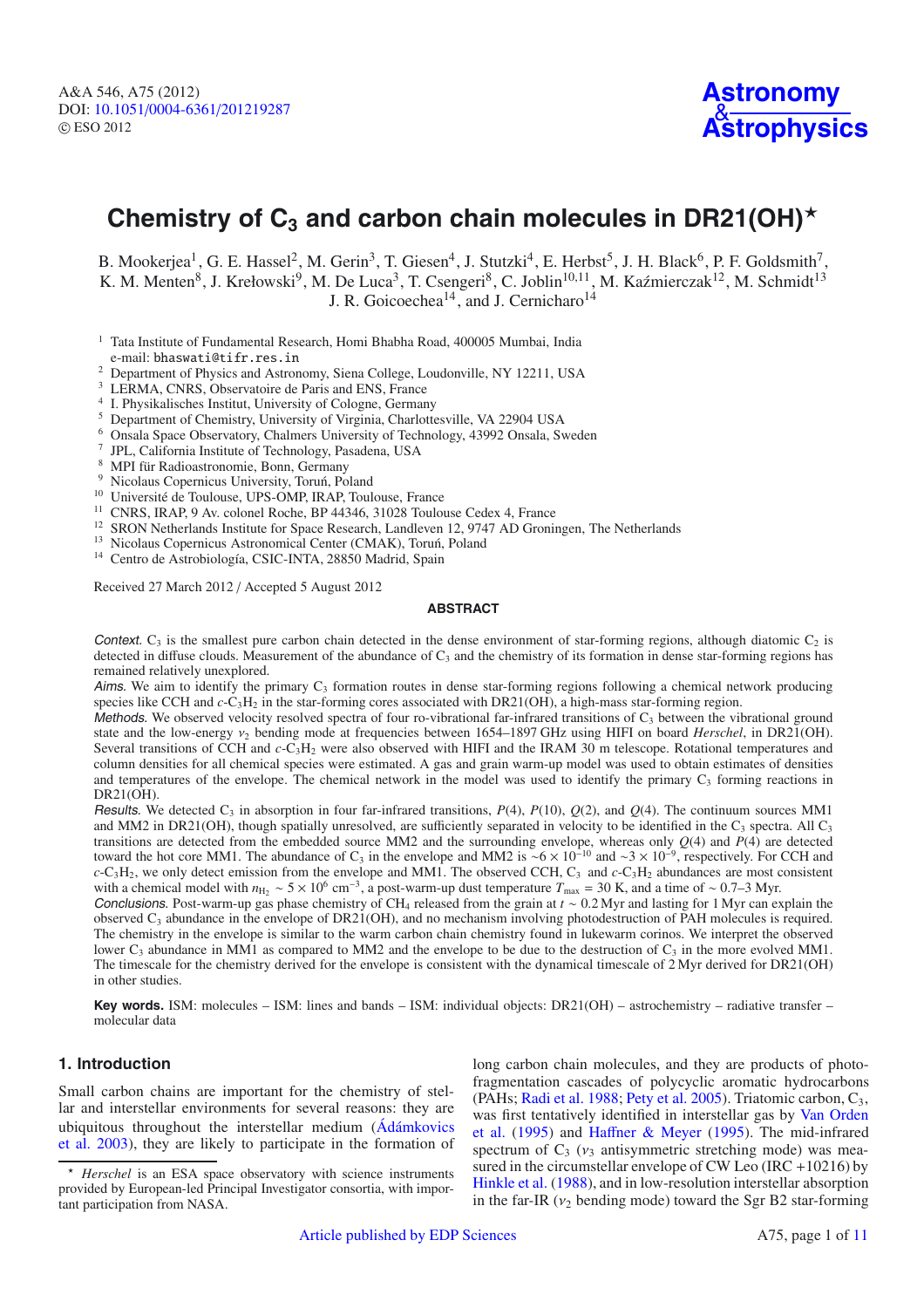| <b>Table 1.</b> Properties of the sources in DR21(OH). |  |  |
|--------------------------------------------------------|--|--|
|--------------------------------------------------------|--|--|

<span id="page-1-0"></span>

| Component | $\alpha(2000)$                    | $\beta(2000)$        | $v_{\rm LSR}$<br>$(km s^{-1})$ | Mass <sup>a</sup><br>$(M_{\odot})$ |    | $N(H_2)^b$<br>$(10^{23}$ cm <sup>-2</sup> ) | $\langle n(H_2) \rangle$<br>$(10^7 \text{ cm}^{-3})$ | References |
|-----------|-----------------------------------|----------------------|--------------------------------|------------------------------------|----|---------------------------------------------|------------------------------------------------------|------------|
| MM1       | $20^{\rm h}39^{\rm m}01^{\rm s}0$ | $42^{\circ}22'48''$  | $-4.1 \pm 0.3$                 | 88                                 | 58 | 4.5                                         | 4.1                                                  |            |
| MM2       | $20^{\rm h}39^{\rm m}00^{\rm s}4$ | $42^{\circ}22'43''8$ | $-0.7 \pm 0.3$                 | 143                                | 30 | 7.4                                         | 6.8                                                  |            |
| Envelope  | $\cdots$                          | $\cdots$             | $-3.1 \pm 0.3$                 | $118^c$                            |    | 3.5                                         | 0.3                                                  | 1, 3, 4    |

**Notes.** (a) All estimated for a distance of 1.5 kpc. (b) Within a 15" beam. (c) Mass of the envelope derived by removing the contributions of MM1 and MM2 from the total mass of the region estimated by [Motte et al.](#page-10-6) [\(2007\)](#page-10-6).

**References.** (1) [Mangum et al.](#page-10-7) [\(1991\)](#page-10-7); (2) [Mangum et al.](#page-10-8) [\(1992](#page-10-8)); (3) [Wilson & Mauersberger](#page-10-9) [\(1990](#page-10-9)); (4) [Motte et al.](#page-10-6) [\(2007](#page-10-6)).

region and IRC+10216 by [Cernicharo et al.](#page-9-1) [\(2000\)](#page-9-1). [Giesen et al.](#page-10-10) [\(2001](#page-10-10)) discussed new laboratory data on the vibrational spectrum of  $C_3$  in its low-frequency bending mode and revisited the first identification of the  $v_2 R(2)$  line in absorption toward Sgr B2 [\(Van Orden et al. 1995\)](#page-10-2). The abundance and excitation of  $C_3$  with a large range of rotational temperatures in translucent clouds have also been determined convincingly [\(Maier et al.](#page-10-11) [2001;](#page-10-11) [Roue](#page-10-12)ff et al. [2002;](#page-10-12) [Oka et al. 2003](#page-10-13); [Ádámkovics et al.](#page-9-0) [2003\)](#page-9-0) through observations at optical wavelengths. In addition, [Galazutdinov et al.](#page-9-2)  $(2002)$  demonstrated that the  $C_3$  abundance is related neither to interstellar reddening nor to the intensities of diffuse interstellar bands.

DR21(OH) lies 2' north of the H  $\scriptstyle\rm II$  region DR21, in the Cygnus  $X$  H  $\pi$  complex. The distance to DR21(OH) has recently been accurately determined by trigonometric parallax measurements of its associated methanol masers as  $1.50_{-0.07}^{+0.08}$  kpc (Rygl et al. [2012](#page-10-14)). Interferometric and high-resolution single-dish observations both in continuum and molecular lines have shown multiple peaks in DR21(OH) [\(Wilson & Mauersberger 1990;](#page-10-9) [Mangum et al. 1991](#page-10-7), [1992](#page-10-8); [Chandler et al. 1993](#page-9-3)). [Mangum et al.](#page-10-8) [\(1992](#page-10-8)) resolved the main DR21(OH) peak into two sources, MM1 and MM2, and MM2 into two subsources, MM2-A and  $MM2-B$ . Synthesis imaging of  $NH<sub>3</sub>$  emission from the region has clearly resolved MM1 and MM2, which have radial velocities  $-4.1 \pm 0.3$  km s<sup>-1</sup> and  $-0.7 \pm 0.3$  km s<sup>-1</sup>, respectively [\(Mangum et al. 1992\)](#page-10-8). Both star-forming cores MM1 and MM2 in  $DR21(OH)$  are young, with no visible H  $\pi$  region and only very weak continuum emission at the centimeter wavelengths [\(Argon et al. 2000\)](#page-9-4). Dust continuum observations suggest that MM1 is the brighter source ( $L = 1.7 \times 10^4$   $L_{\odot}$ ; ZAMS B0V star) and shows evidence of star formation, whereas  $M\dot{M}$  ( $L =$  $1.2 \times 10^3$  *L*<sub>o</sub>; early B star), though more massive, is fainter and most likely at an earlier stage of evolution. The region is characterized as a high-mass star-forming region due to the detection of centimeter and millimeter maser emission from numerous transitions, e.g.,  $H_2O$ , OH and CH<sub>3</sub>OH [\(Araya et al. 2009](#page-9-5)[;](#page-9-6) Fish et al. [2005;](#page-9-6) [Mangum et al. 1992](#page-10-8); [Plambeck & Menten 1990\)](#page-10-15). MM1 also contains ground-state OH masers at 1.6 GHz and 6.7 GHz class II CH3OH masers near the peak of the dust and centimeter continuum emission [\(Argon et al. 2000](#page-9-4); [Fish et al.](#page-9-6) [2005;](#page-9-6) [Rygl et al. 2012](#page-10-14)). In a recent interferometric study of the continuum emission at 1.4 mm from DR21(OH), [Zapata et al.](#page-10-16) [\(2012](#page-10-16)) have resolved MM1 and MM2 into nine compact sources. Five of the compact sources are associated with MM1 and four with MM2. Two of the compact sources associated with MM1 (SMA6 and SMA7) seem to show hot core activity. [White et al.](#page-10-17) [\(2010](#page-10-17)) have observed multiple transitions of CO from 4–3 to 13–12 using *Herschel*/SPIRE to conclude the presence of two components at 80 K and 180 K from a rotation temperature analysis. From an LVG analysis, these authors obtain  $T_{kin} = 125$  K and  $n_{\text{H}_2} = 7 \times 10^4 \text{ cm}^{-3}$ . We summarize selected properties of all emission components in DR21(OH) as available from the literature in Table [1.](#page-1-0) All values in Table [1](#page-1-0) correspond to a distance of 1.5 kpc.

With its broad frequency coverage, high sensitivity, and spectral resolution, the Heterodyne Instrument for the Far-Infrared (HIFI; [de Graauw et al. 2010](#page-9-7)) on board the *Herschel* Space Observatory [\(Pilbratt et al. 2010](#page-10-18)), has provided for the first time the opportunity for a systematic study of carbon chain molecules such as  $C_3$  through probing several ro-vibrational lines at full spectral resolution. The results presented here are a part of the PRISMAS "PRobing InterStellar Molecules with Absorption line Studies" key program [\(Gerin et al. 2010\)](#page-10-19).

The primary aim of the paper is to understand the  $C_3$  formation mechanism. Observations of diffuse interstellar gas at optical and IR wavelengths have shown a strong correlation between the column densities of  $C_3$  and  $C_2$ . This suggests that  $C_3$ and  $C_2$  are in the same chain of chemical reactions [\(Oka et al.](#page-10-13) [2003\)](#page-10-13). The formation routes for  $C_3$  starting from  $C_2$  also involved the production of CCH and *c*-C3H2. However, no transitions of  $C_2$  are available at longer wavelengths (far-infrared and longer), which can be used to detect  $C_2$  in dense star-forming regions, where  $C_3$  is detected in absorption [\(Mookerjea et al.](#page-10-20)  $2010$ ). Thus, to understand the formation pathway of  $C_3$ , we compare the abundances of  $C_3$ , CCH, and  $c$ -C<sub>3</sub>H<sub>2</sub>, with results of chemical models of dense star-forming cores.

## **2. Observations**

#### 2.1. Herschel data: C*<sup>3</sup>* and CCH

We observed in DR21(OH) four lines of the  $\nu_2$  fundamental band  $(P(4), Q(2), Q(4)$  and  $P(10)$ , of triatomic carbon using the upper sideband of the HIFI bands 7a and 7b as well as the lower sideband of band 6b of the HIFI receiver. All  $C_3$  spectra were observed at a single position in DR21(OH) with coordinates  $\alpha$ (J2000) = 20:39:01.00  $\delta$ (J2000) = 42:22:48.0, in the dual beam switch mode. The observations were carried out on 2010 June 25 and November 25 to 27. The details of the observations and data reduction are given in [Mookerjea et al.](#page-10-20) [\(2010](#page-10-20)). All spectra were smoothed to resolution between ~0.16 to 0.18 km s<sup>-1</sup>, and the rms noise level for the spectra is 0.03 to 0.04 K. All the observed  $C_3$  lines are at frequencies for which HEB mixers are used in HIFI, and we noticed a variation in the level of the continuum observed for different LO settings and polarizations for a particular spectral line. In the results presented here, there is only a shift in the continuum level, with little or no change in the depth of absorption. We verified that this shift in the continuum level does not arise from differences in the pointing of the telescope or the notorious HEB-band standing waves. We find the uncertainty in the continuum level to be most pronounced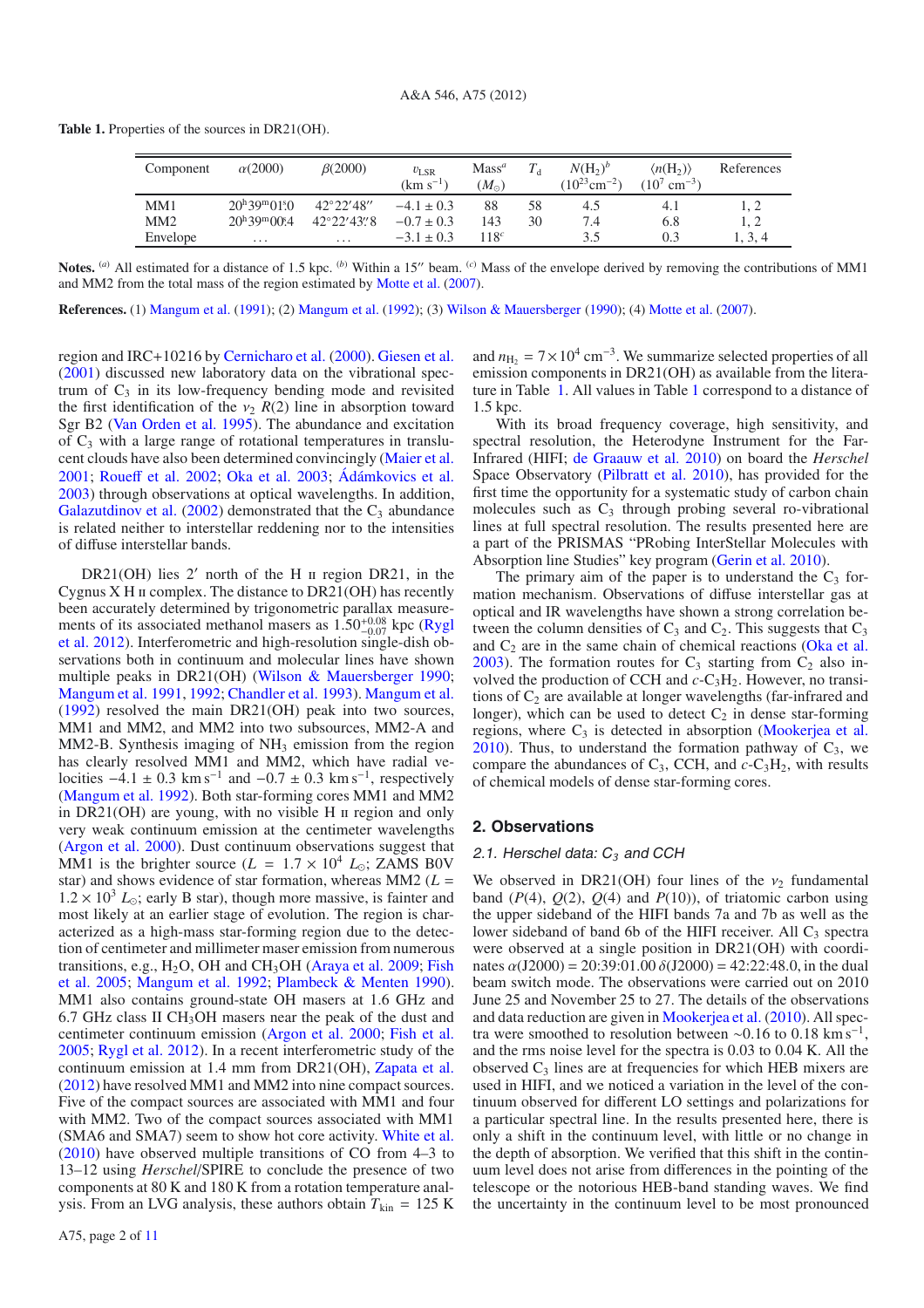

<span id="page-2-0"></span>**[Fig. 1.](http://dexter.edpsciences.org/applet.php?DOI=10.1051/0004-6361/201219287&pdf_id=1)** HIFI observations of the  $C_3$  lines in DR21(OH). The spectra are corrected for the DSB continuum and normalized to the SSB continuum level. The  $Q(2)$ ,  $P(4)$ , and  $P(10)$  spectra are shifted consecutively by +0.5, so that the plots do not overlap. The red line shows the simultaneous fit with three Gaussian velocity components (at −0.7, −2.9, and −4.2 km s−1). Note that the third component is only detected above the noise in  $Q(4)$  and  $P(4)$ . The "negative" absorption bumps at this velocity fitted in  $Q(2)$  and  $P(10)$  are within the noise.

for the *P*(4) line at 1787 GHz. We evaluated the effect of these variations and included them in our estimate of uncertainties of the column densities (Sect. 3.1).

Figure [1](#page-2-0) shows the observed spectra normalized to the (single sideband) continuum level. The observed  $C_3$  absorption features occur around the systemic velocity ( $\sim$ –1 km s<sup>-1</sup>) of an infalling subfilament on DR21(OH) (see [Schneider et al. 2010](#page-10-21)) and hence are associated with the source only and not with foreground material. The PRISMAS observations are not sensitive enough to detect  $C_3$  lines in absorption in the diffuse gas along the line of sight to DR21(OH) [\(Mookerjea et al. 2010\)](#page-10-20).

As part of the PRISMAS program, a large number of emission lines falling within the multiple observed bands were found, in addition to the target lines detected in absorption towards DR21(OH).

Here we use the two spectral lines of CCH at 523.97 and 524.03 GHz in DR21(OH) in HIFI Band 1a.

Table [2](#page-3-0) summarizes the spectroscopic parameters of the species and transitions observed with *Herschel*.

## 2.2. IRAM <sup>30</sup> <sup>m</sup> data: CCH and c-C*3*H*<sup>2</sup>*

The ground state transition of CCH at 87.316 GHz ( $N = 1-0$ ,  $J = 3/2 - 1/2$ , with three hyperfine components) and the  $2_{1,2}$  $1_{0,1}$  transition of  $c$ -C<sub>3</sub>H<sub>2</sub> [at 85.338 GHz were observed by](#page-10-22) Gerin et al. [\(2011\)](#page-10-22) using the IRAM-30 m telescope in 2006, August and December. Table [3](#page-3-1) presents both spectroscopic and observational parameters of the lines observed with IRAM 30 m. The primary aim of these observations was the study of CCH and  $c$ -C<sub>3</sub>H<sub>2</sub> in the diffuse and translucent clouds along the line of sight to DR21(OH). However, as do the HIFI data, these observations also detect the emission lines arising from the source DR21(OH) itself.

## 2.3. Position of beams relative to the continuum sources in DR21(OH)

Figure [2](#page-3-2) presents the  $12''$  (C<sub>3</sub>) and  $43''$  (CCH at 522 GHz) beams of HIFI and the 29" IRAM 30 m beams overlaid on the images of 3 mm and 450  $\mu$ m continuum emission from DR21(OH). The 3 mm continuum emission (color and black contours) was ob-served with PdBI [\(Csengeri et al. 2011\)](#page-9-8), and the  $450 \mu m$  (yellow contour) continuum data were obtained from the JCMT archives. We see that the 3 mm interferometric map (restored to a beam of 2") clearly resolves the continuum sources MM1 and MM2 and also shows evidence for extended emission from the envelope. At a resolution of 8", the 450  $\mu$ m JCMT data shows that the continuum emission is primarily dominated by the surrounding extended envelope. The  $C_3$  beam of HIFI covers a significant part of the source MM2 as well. The 29" IRAM 30 m beam almost completely covers the larger region sampled by the 522 GHz HIFI beam. Thus, Fig. [2](#page-3-2) shows that the observing beams for all the spectral observations presented in this paper cover regions including MM1, MM2, and the surrounding envelope. The spectral indices of the continuum emission derived so far from the 3 mm (PdBI) and 1.4 mm (SMA [Zapata et al.](#page-10-16) [2012\)](#page-10-16) data are not consistent with thermal emission from dust. It is thus difficult to characterize the contribution of MM1 and MM2 to the continuum emission. However, at the beam sizes of our  $C_3$  observations at THz frequencies, it is probable that the continuum is dominated by the emission from the extended envelope and hence variation due to the contribution of the individual sources is likely to be small. We thus assume that all the  $C_3$  absorption is of the same continuum, produced primarily from the extended envelope.

## **3. Results**

## 3.1. C*<sup>3</sup>* column densities

The observed  $C_3$  absorption spectra show evidence of multiple velocity components (Fig. [1\)](#page-2-0). The *Q*(4) transition clearly shows three velocity components, while the other transitions distinctly show two components. In a global fitting scheme, we assumed that each  $C_3$  transition has contributions from three velocity components and then fitted all observed transitions simultaneously using multi-component Gaussians. The parameters fitted simultaneously in each transition are the common  $v_{LSR}$ ,  $\Delta v$  for each of the three velocity components and the strength of the absorption dips, separately for each line. We thus assumed all three velocity components to be present in all transitions, even if the components are not explicitly seen, since we attribute the non-detection to the lower strength of the transition relative to the achieved rms of our observations rather than to any physical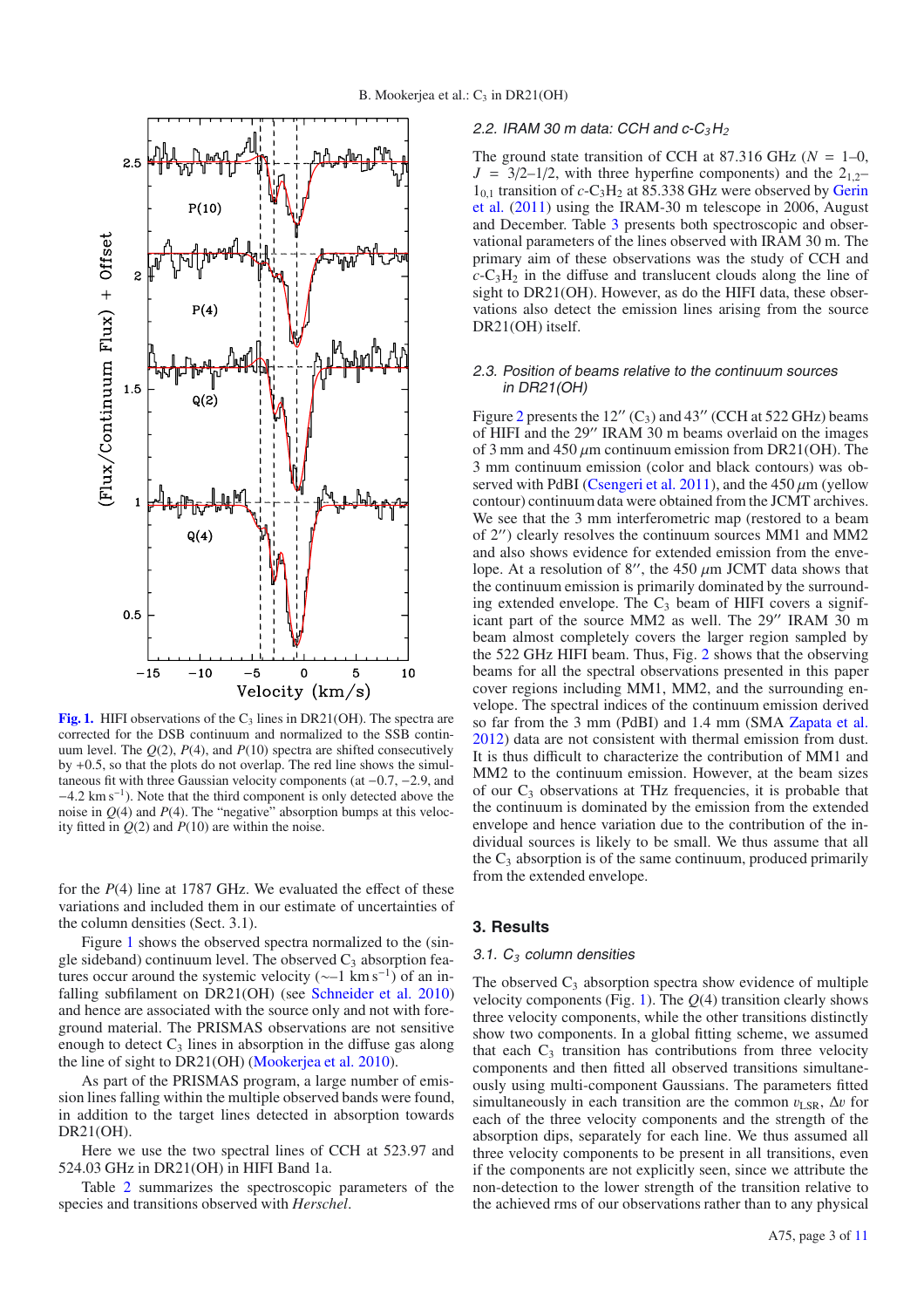## A&A 546, A75 (2012)

| <b>Species</b> | Transition                    | Frequency<br>(MHz) | $A$ -coeff<br>$(s^{-1})$ | $E_1$<br>$(cm^{-1})$ | Beam size |
|----------------|-------------------------------|--------------------|--------------------------|----------------------|-----------|
| $C_3, (J, v)$  | $(9, 1)$ – $(10, 0)$ P $(10)$ | 1654081.66         | $2.38 \times 10^{-3}$    | 47.3                 | 13''      |
|                | (3, 1)–(4, 0) P(4)            | 1787890.57         | $2.72 \times 10^{-3}$    | 8.6                  | 12''      |
|                | $(2, 1)$ - $(2, 0)$ Q $(2)$   | 1890558.06         | $7.51 \times 10^{-3}$    | 2.6                  | 11''      |
|                | $(4, 1)$ – $(4, 0)$ Q $(4)$   | 1896706.56         | $7.58 \times 10^{-3}$    | 8.6                  | 11''      |
| CCH, $N_{LF}$  | $6_{13/2,7} - 5_{11/2,6}$     | 523 971.5704       | $4.58 \times 10^{-4}$    | 43                   | 40''      |
|                | $6_{13/2,6} - 5_{11/2,5}$     | 523 972.1630       | $4.53 \times 10^{-4}$    | 43                   | 40''      |
| CCH, $N_{IF}$  | $6_{11/2,6} - 5_{11/2,5}$     | 524 033,9075       | $4.51 \times 10^{-4}$    | 43                   | 40''      |
|                | $6_{11/2,5} - 5_{9/2,4}$      | 524 034.5305       | $4.43 \times 10^{-4}$    | 43                   | 40''      |

<span id="page-3-0"></span>**Table 2.** Spectroscopic parameters for the C<sub>3</sub> and CCH transitions observed with *Herschel*/HIFI.

| Notes. (*) Herschel/HIFI beam sizes are taken from Roelfsema et al. (2012). |  |
|-----------------------------------------------------------------------------|--|
|-----------------------------------------------------------------------------|--|

<span id="page-3-1"></span>**Table 3.** Spectroscopic and observational parameters for the transitions of CCH and *c*-C<sub>3</sub>H<sub>2</sub> observed with IRAM 30 m.

| <b>Species</b>                    | Transition              | Frequency<br>(MHz) | $A$ -coeff<br>$(s^{-1})$ | Łι<br>$\rm (cm^{-1})$ | $\theta_{FWHM}$ | $F_{\text{eff}}{}^a$ | $B_{\text{eff}}^{\phantom{\text{f}}b}$ |
|-----------------------------------|-------------------------|--------------------|--------------------------|-----------------------|-----------------|----------------------|----------------------------------------|
| CCH, $N_{IF}$                     | $1_{3/2,1} - 0_{1/2,1}$ | 87 284, 1050       | $2.60 \times 10^{-7}$    | 0.0015                | 29''            | 0.95                 | 0.75                                   |
|                                   | $1_{3/2,2} - 0_{1/2,1}$ | 87316.8980         | $1.53 \times 10^{-6}$    | 0.0015                | 29''            | 0.95                 | 0.75                                   |
|                                   | $1_{3/2,1} - 0_{1/2,0}$ | 87328.5850         | $1.27 \times 10^{-6}$    | 0.0015                | 29''            | 0.95                 | 0.75                                   |
| $c\text{-}C_3H_2, (J_{K_a}, K_c)$ | $2_{1,2}-1_{0,1}$       | 85 338,8930        | $2.32 \times 10^{-5}$    | 17                    | 29''            | 0.95                 | 0.75                                   |

**Notes.** (*a*)  $F_{\text{eff}}$  forward efficiency and (*b*)  $B_{\text{eff}}$  beam efficiency of the telescope.



<span id="page-3-2"></span>**[Fig. 2.](http://dexter.edpsciences.org/applet.php?DOI=10.1051/0004-6361/201219287&pdf_id=2)** The 3 mm PdBI continuum image of DR21(OH) in color and black contours overlaid with yellow contours of 450  $\mu$ m image observed with JCMT SCUBA. Also overlaid on the continuum image are the FWHM beam sizes for spectroscopic observations. The dashed lines show the HIFI (12", black, and 43", white) and IRAM 30 m (29", red) beams. The white cross denotes the center of the HIFI beams.

or chemical reason. All four spectra show evidence of two major velocity components centered at  $v_{\text{LSR}} = -2.85 \pm 0.04 \text{ km s}^{-1}$ and  $v_{LSR} = -0.68 \pm 0.02$  km s<sup>-1</sup>, with the latter component being stronger. The third velocity component detected only in *Q*(4) and marginally in the  $P(4)$  spectra is at  $-4.2 \pm 0.2$  km s<sup>-1</sup>. We checked that for a particular transition in which the third component is undetected the results of fitting do not change significantly for the well-detected velocity components assuming the presence of the third component. Table [4](#page-4-0) presents the single sideband continuum levels (estimated from double sideband temperatures assuming a sideband gain ratio of 1) and the results of the Gaussian fit along with their uncertainties.

We compare the velocity components at  $-0.7$ ,  $-2.9 \text{ km s}^{-1}$ , and  $-4.2 \text{ km s}^{-1}$  with the known velocities in the region. The LSR velocities of the sources MM1 and MM2 are −4.1 and −0.7 km s−1, respectively, and the peak of C18O emission is observed to have a  $v_{LSR}$  of  $-3.2 \text{ km s}^{-1}$  at a resolution of 12", which most likely arises from the envelope surrounding MM1 and MM2 [\(Mangum et al. 1992;](#page-10-8) [Wilson & Mauersberger 1990\)](#page-10-9). Our observation is centered on MM1; MM2, located 8".3 away from MM1, lies within the HIFI beam. Thus, although we cannot resolve MM1 and MM2 spatially, the velocities of the two sources and the envelope differ sufficiently from one another to allow identification of the three components in the  $C_3$  spectra. We detect  $C_3$  absorption due to MM2 and the envelope in all transitions, while MM1 appears only in the stronger  $Q(4)$  transition and marginally in  $\overline{P(4)}$  transition. Based on the  $J = 4$ column densities derived for the −4.2 km s−<sup>1</sup> component assuming  $T_{\text{rot}}$  between 50–70 K, we estimate the expected absorption depths for the  $J = 2$  level to be only 10% and even less for the  $J = 10$  level; this is comparable to the uncertainty in our measurements. Thus, the nondetection of the  $-4.2 \text{ km s}^{-1}$  component in *Q*(2) and *P*(10) is consistent with the expected strengths of these lines.

Taking into consideration the uncertainties in the measurements described above, we estimate the state-specific column densities to be  $\sim 10^{14}$  cm<sup>-2</sup> and  $\sim 10^{13}$  cm<sup>-2</sup> for the -0.7 km s<sup>-1</sup> and  $-2.9 \text{ km s}^{-1}$  components, respectively (Table [4\)](#page-4-0). For  $Q(4)$ and  $P(4)$ , and the additional absorption feature at  $-4.2 \text{ km s}^{-1}$ corresponds to a *J* = 4 column density of ~10<sup>13</sup> cm<sup>-2</sup>. Given the marginal detection at  $P(4)$  and nondetection at  $Q(2)$ , we propose the  $J = 4$  column density for the  $-4.2$  km s<sup>-1</sup> component to be an upper limit. Using the  $J = 2, 4$ , and 10 levels, we construct rotation diagrams and obtain rotation temperatures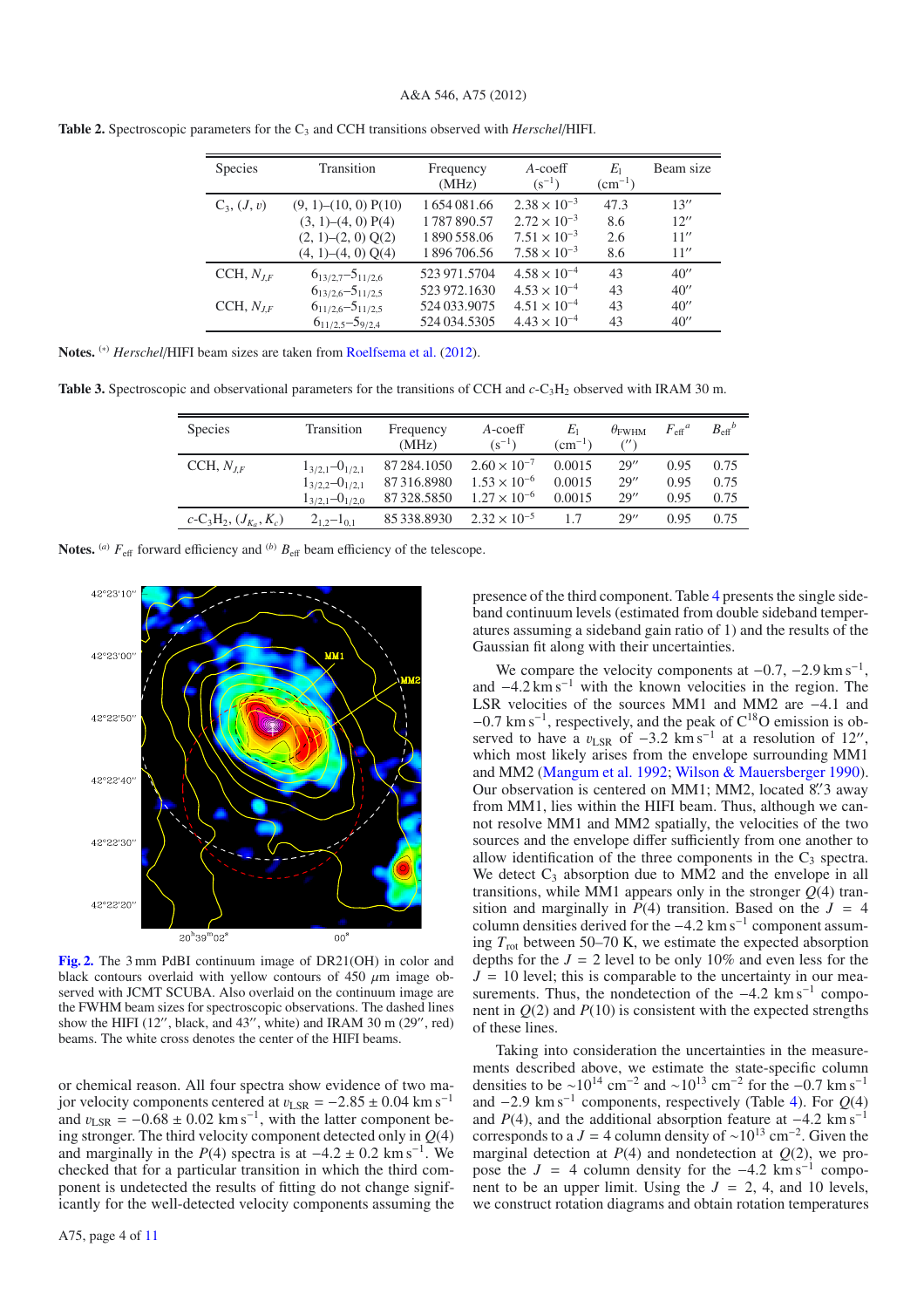<span id="page-4-0"></span>**Table 4.** Single sideband continuum antenna temperatures  $(T_c)$  and parameters derived from simultaneous Gaussian fitting of all the line profiles and the lower state  $C_3$  column densities  $(N_1)$  estimated from the fitted intensities.

| Transition         | $T_{\rm c}$         | $V_{\rm cen}$                  | $\int \tau dv$                              | $N_{1}$                       |
|--------------------|---------------------|--------------------------------|---------------------------------------------|-------------------------------|
|                    | [K]                 | $\mathrm{km}\,\mathrm{s}^{-1}$ | $\left[\mathrm{km}\,\mathrm{s}^{-1}\right]$ | $[10^{14}$ cm <sup>-2</sup> ] |
| P(10)              | $7.1 \pm 0.4$       | $-0.7$                         | $0.60 \pm 0.07$                             | $1.2 \pm 0.08$                |
|                    |                     | $-2.9$                         | $0.17 \pm 0.04$                             | $0.3 \pm 0.06$                |
|                    |                     | $-4.2$                         |                                             |                               |
| P(4)               | $7.0 \pm 1.3$       | $-0.7$                         | $1.00 \pm 0.06$                             | $2.5 \pm 0.1$                 |
|                    |                     | $-2.9$                         | $0.08 \pm 0.03$                             | $0.2 \pm 0.07$                |
|                    |                     | $-4.2$                         | $0.07 \pm 0.03$                             | $0.17 \pm 0.08$               |
| O(2)               | $7.1^{+0.6}_{-0.5}$ | $-0.7$                         | $1.46 \pm 0.05$                             | $1.2 \pm 0.06$                |
|                    |                     | $-2.9$                         | $0.19 \pm 0.03$                             | $0.2 \pm 0.04$                |
|                    |                     | $-4.2$                         |                                             |                               |
| O(4)               | $6.7^{+0.3}_{-0.7}$ | $-0.7$                         | $1.79 \pm 0.04$                             | $1.5 \pm 0.06$                |
|                    |                     | $-2.9$                         | $0.33 \pm 0.03$                             | $0.3 \pm 0.03$                |
|                    |                     | $-4.2$                         | $0.16 \pm 0.03$                             | $0.1 \pm 0.06$                |
| Total <sup>a</sup> |                     | $-0.7$                         |                                             | $9.1 \pm 2.3$                 |
|                    |                     | $-2.9$                         | .                                           | $2.2 \pm 0.4$                 |

**Notes.** The error bars in  $N_1$  include errors due to both uncertainty in the continuum level and the line-fitting procedure. The velocity components are as follows: component 1:  $v_{\text{cen}} = -0.68 \pm 0.02 \text{ km s}^{-1}$ ,  $\Delta V = 1.85 \pm 0.51$  km s<sup>-1</sup>, component 2:  $v_{\text{cen}} = -2.85 \pm 0.04$  km s<sup>-1</sup>,  $\Delta V = 0.86 \pm 0.08$  km s<sup>-1</sup>, and component 3:  $v_{\text{cen}} = -4.2 \pm 0.2$  km s<sup>-1</sup>,  $\Delta V = 1.4 \pm 0.4$  km s<sup>-1</sup>. Velocity component 3 is detected only above the noise level in *P*(4) and *Q*(4). <sup>(*a*)</sup> Estimated using rotation diagram (Fig. [3\)](#page-4-1).

of 76  $\pm$  20 K and 48 $\pm$ 6 K for the velocity components at −2.9 km s<sup>-1</sup> and −0.7 km s<sup>-1</sup>, respectively (Fig. [3\)](#page-4-1). The total C<sub>3</sub> column densities for the  $-2.9 \text{ km s}^{-1}$  and  $-0.7 \text{ km s}^{-1}$  components are  $(2.2 \pm 0.4) \times 10^{14}$  cm<sup>-2</sup> and  $(9.1 \pm 2.3) \times 10^{14}$  cm<sup>-2</sup>, respectively. Thus, the  $-0.7 \text{ km s}^{-1}$  component corresponds to the colder and higher column density gas.

#### 3.2. CCH column densities

In the PRISMAS observations we detected five transitions of CCH at frequencies around 87.3 GHz and 524.0 GHz. We first attempted to derive a self-consistent LTE model, which explains the intensities of all the CCH transitions using a combination of XCLASS [\(Schilke et al. 1999](#page-10-24); [Comito et al. 2005](#page-9-9)) and MAGIX [\(Bernst et al. 2011\)](#page-9-10). XCLASS generates synthetic spectra consisting of multiple velocity components as well as hyperfine structure components for all transitions of different chemical species. XCLASS accesses the molecular databases CDMS and JPL and models each molecule with the following free parameters: source size, temperature, column density, line width and velocity offset relative to the systemic velocity of the source. It also derives the column density corresponding to the different velocity components detected in absorption and emission in the observed spectra. The source size refers to the size of the cloud contributing to the emission or absorption spectra. The synthetic spectra generated with XCLASS were fitted to the observed spectra using MAGIX, an iterating engine that allows automatic minimization to constrain model parameters. We assumed that the hyperfine lines have the same excitation temperatures. We note that the fitting procedure can involve considerable degeneracy between source size, excitation temperature and column



<span id="page-4-1"></span>**[Fig. 3.](http://dexter.edpsciences.org/applet.php?DOI=10.1051/0004-6361/201219287&pdf_id=3)** Rotation diagram of  $C_3$  for the velocity components at −0.7 km s−<sup>1</sup> and −2.9 km s−1. The errorbars correspond to an estimated error of 10% in the state specific column densities and are conservative estimates, which include uncertainties due to continuum measurements as well as the noise in the spectra.

density. In the absence of more accurate information, we fixed the source sizes for MM1 and MM2 to  $15$ " and the size for the envelope to 30". Using XCLASS/MAGIX we could not obtain an LTE model that consistently explained the intensities of all five lines of CCH. We found that the 87 GHz lines have intensities much higher than the expected values based on the 524 GHz intensities under the assumption of LTE. We thus fitted two different LTE models to the 87 GHz and 524 GHz spectra of CCH. Figures [4a](#page-5-0) and b show the observed CCH spectra along with the LTE models fitted using XCLASS; the fit parameters are pre-sented in Table [5.](#page-5-1) The errorbars for the parameters in Table [5](#page-5-1) represent the range of values over which the best-fit model does not change significantly.

From the intensities of the 87.316 GHz CCH lines, we estimate the LTE temperatures of the  $-0.5$ ,  $-2.9$ , and  $-4.2 \text{ km s}^{-1}$ components contributing to the CCH emission to be 110 K, 9 K, and 111 K, respectively. The CCH transition at 524 GHz shows evidence of only two velocity components at  $-2.8 \text{ km s}^{-1}$  and  $-4.6$  km s<sup>-1</sup>, with temperatures of 33 K and 101 K respectively.

While the temperatures of the envelope derived from the LTE models of the 87 GHz and the 524 GHz transitions are not too discrepant, the total CCH column densities of the envelope ( $v_{\text{cen}} = -2.7 \text{ km s}^{-1}$ ) estimated from the two transitions are  $2.3\times10^{15}$  cm<sup>-2</sup> and  $2.9\times10^{14}$  cm<sup>-2</sup>, respectively, hence differing by a factor ∼8. This discrepancy in column densities indicates two possibilities. First, it is likely that the excitation of CCH is non-LTE, so while the 87 GHz transition with a low critical density is thermalized and traces the total column density better, a commensurate number of molecules in the higher energy levels probed by the 524 GHz lines are not present. Second, owing to the difference in the pointing centers of the beams the 87 GHz data could also be tracing the emission from the extended ridge in DR21(OH), whereas the higher-*J* lines at 524 GHz primarily trace the DR21(OH) hot core and the envelope. Though difficult to quantify, the difference in coupling of the emission with the beams at 87 and 524 GHz, which are of different sizes and differently centered, could contribute to part of the discrepancy. For consistent comparison of the abundances of CCH, *c*-C<sub>3</sub>H<sub>2</sub> and  $C_3$  in the envelope, we use the column densities derived from the 87 GHz CCH transitions as an upper limit for chemical models discussed later.

#### 3.3. LTE modeling of c-C*3*H*<sup>2</sup>*

We also derived an LTE model for the single  $c$ -C<sub>3</sub>H<sub>2</sub> line using a two-component Gaussian profile corresponding to the velocities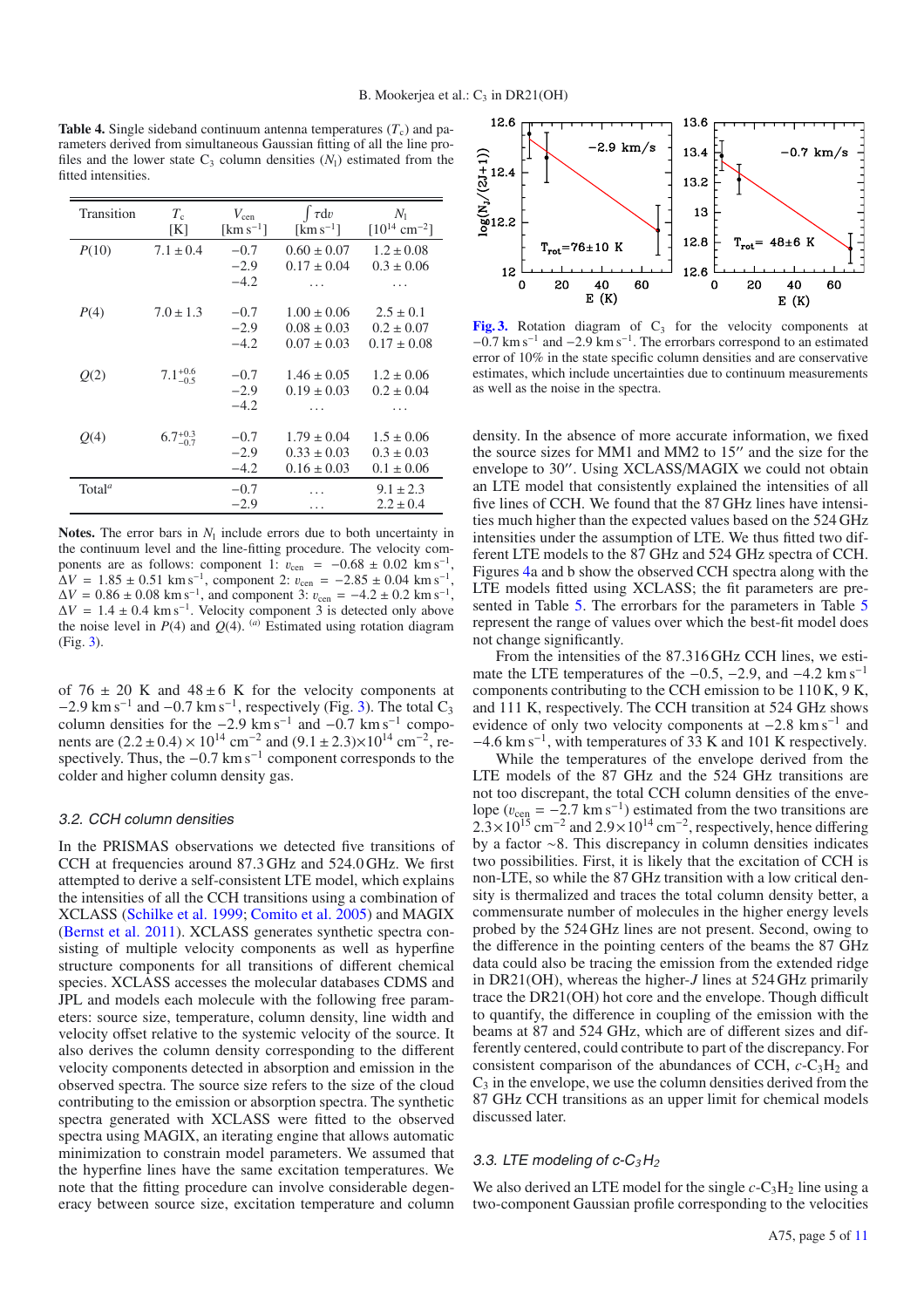

<span id="page-5-0"></span>**[Fig. 4.](http://dexter.edpsciences.org/applet.php?DOI=10.1051/0004-6361/201219287&pdf_id=4)** Spectra of **a)** CCH at 87.316 GHz, **b)** CCH at 523.9 GHz, and **c)** C3H2 at 85.338 GHz fitted with LTE models using XCLASS. The spectra of (a) also show the main hyperfine component of 87.316 GHz as inset to demonstrate the velocity structure better.

<span id="page-5-1"></span>**Table 5.** Parameters derived from fitting the CCH (observed with HIFI and IRAM) and  $c$ -C<sub>3</sub>H<sub>2</sub> lines with LTE models using XCLASS.

| <b>Species</b> | <b>Size</b>       | T            | N                          | $\Delta v$    | $v_{LSR}$        |
|----------------|-------------------|--------------|----------------------------|---------------|------------------|
|                | $^{\prime\prime}$ | K            | $10^{14}$ cm <sup>-2</sup> | $km s^{-1}$   | $\rm km\,s^{-1}$ |
| CCH-87         | 15                | $110 \pm 15$ | $19.7 \pm 3.0$             | $1.6 \pm 0.1$ | $-0.6 \pm 0.1$   |
|                | 30                | $9 + 2$      | $23.4 + 1.3$               | $3.5 \pm 0.1$ | $-2.7 \pm 0.1$   |
|                | 15                | $111 \pm 10$ | $60.3 \pm 4.0$             | $1.7 \pm 0.1$ | $-4.2 \pm 0.1$   |
| CCH-524        | 30                | $33 + 5$     | $1.2 \pm 0.3$              | $5.5 \pm 0.2$ | $-2.8 \pm 0.2$   |
|                | 15                | $101 \pm 11$ | $1.4 \pm 0.3$              | $4.5 + 0.2$   | $-4.6 \pm 0.2$   |
| $C_3H_2$       | 30                | $31 \pm 4$   | $0.7 \pm 0.1$              | $3.3 \pm 0.1$ | $-2.7 \pm 0.1$   |
|                | 15                | $78 \pm 6$   | $0.9 \pm 0.2$              | $1.5 \pm 0.2$ | $-4.5 \pm 0.2$   |

**Notes.** Parameters without errorbars were held constant for the fitting.

around  $-2.7 \text{ km s}^{-1}$  and  $-4.5 \text{ km s}^{-1}$ . Figure [4c](#page-5-0) shows the observed  $c$ -C<sub>3</sub>H<sub>2</sub> spectrum fitted with a two-component model using XCLASS.

#### 3.4. Temperature structure in DR21(OH)

Based on the results of synthesis imaging of thermal NH<sub>3</sub> and detection of the  $(7, 7)$  transition of NH<sub>3</sub>, which is 535 K above

**Table 6.** Comparison of observed abundances of the chemical species in the envelope of DR21(OH) and other sources.

<span id="page-5-2"></span>

| <b>Species</b>                                            | DR21(OH)             |                  | Lukewarm<br>$\text{corino}^b$ | Hot<br>$\text{corino}^c$ |
|-----------------------------------------------------------|----------------------|------------------|-------------------------------|--------------------------|
|                                                           | N                    | $X^a$            | X                             | X                        |
|                                                           | $\rm cm^{-2}$        | $\times 10^{-9}$ | $\times 10^{-9}$              | $\times 10^{-9}$         |
| $C_3$                                                     | $2.2 \times 10^{14}$ | 0.63             | .                             |                          |
| <b>CCH</b><br>$(87 \text{ GHz})$                          | $2.3 \times 10^{15}$ | 6.6              | $(5.3 - 12.8)$                | 0.05                     |
| <b>CCH</b>                                                | $2.9 \times 10^{14}$ | 0.8              | $(5.3 - 12.8)$                | 0.05                     |
| $(524 \text{ GHz})$<br>$c$ -C <sub>3</sub> H <sub>2</sub> | $6.8 \times 10^{13}$ | 0.19             | 0.22.                         | d                        |

**Notes.** (*a*) [Estimated using](#page-10-25)  $N(H_2) = 3.5 \times 10^{23}$  cm<sup>-2</sup> (Table [1\)](#page-1-0). (*b*) Sakai et al. [\(2009a](#page-10-25)[,b\)](#page-10-26). (*c*) [Sakai et al.](#page-10-25) [\(2009a](#page-10-25)); [Cazaux et al.](#page-9-11) [\(2003](#page-9-11)); Bisschop et al. [\(2007](#page-9-12)). (*d*) Observations not available, [Hassel et al.](#page-10-27) [\(2011](#page-10-27)) model  $(n_{\text{H}_2} = 5 \times 10^5 \text{ cm}^{-3})$  predicts  $X(c-C_3H_2) \approx 10^{-9}$  in lukewarm corinos  $(T \sim 30 \text{ K})$  and  $X(c-C_3H_2) \approx 10^{-7}$  in hot cores  $(T \sim 100 \text{ K})$ .

the ground state, the kinetic temperature of the gas associated with MM1 ( $v_{LSR}$  = -4.1 km s<sup>-1</sup>) is estimated to be >80 K [\(Mangum et al. 1992;](#page-10-8) [Mauersberger et al. 1986](#page-10-28)[\).](#page-10-9) Wilson & Mauersberger [\(1990](#page-10-9)) derived a kinetic temperature of 34 K for this region using  $NH_3$  observations at a resolution of 40 $^{\prime\prime}$ .

We note that the  $43''$  beam size for the  $524$  GHz HIFI observations and the  $29''$  beam size of IRAM 30 m (Fig. [2\)](#page-3-2) include MM1, MM2, and the envelope. Hence, the observed CCH emission is primarily due to the molecular gas surrounding all these sources, which is traced in CO and  $C^{18}O$ . Using CCH and  $c$ -C<sub>3</sub>H<sub>2</sub>, we derive the temperature of the component corresponding to the envelope to be 10–30 K and the temperature of the component associated with MM1 to be 100–110 K. The data on carbon chain molecules are consistent with the presence of high temperatures in MM1 and MM2 and agree with the previous determinations.

# **4. Modeling observed chemical abundances in the envelope**

### 4.1. The OSU gas-grain models

We model the observed abundances of the three chemical species  $C_3$ ,  $c$ - $C_3H_2$ , and CCH (Table [6\)](#page-5-2) in the warm envelope around DR21(OH) using the Ohio State University (OSU) gas-grain code with a warm-up [\(Hasegawa et al. 1992;](#page-10-29) [Garrod & Herbst](#page-10-30) [2006\)](#page-10-30). Although slightly shifted in velocity from the envelope at  $-4.2$  km s<sup>-1</sup> detected in C<sub>3</sub> for CCH-524 and  $c$ -C<sub>3</sub>H<sub>2</sub>, we consider the  $-4.5 \text{ km s}^{-1}$  velocity component to correspond to the envelope. Since the models are primarily for dense star-forming regions and the low-frequency CCH transition (87 GHz) likely traces an additional extended component, we use the CCH abundance derived from the IRAM data as an upper limit to compare with the outcome of the model. [Motte et al.](#page-10-6) [\(2007](#page-10-6)) estimated the average volume density of the entire region to be  $10^6$  cm<sup>-3</sup>, while the MM1 and MM2 dense cores reach densities larger than  $10^7$  cm<sup>-3</sup> (Table [1\)](#page-1-0). Thus, for the envelope we presently consider models with constant gas densities  $n_{\text{H}_2} = 5 \times 10^5$ ,  $1 \times 10^6$ , and  $5 \times 10^6$  cm<sup>-3</sup>.

The gas-grain network considers 7166 reactions involving a total of 668 gaseous and surface species, where the surface species are identified with (s). The physical parameters and initial chemical abundances adopted are the same as used by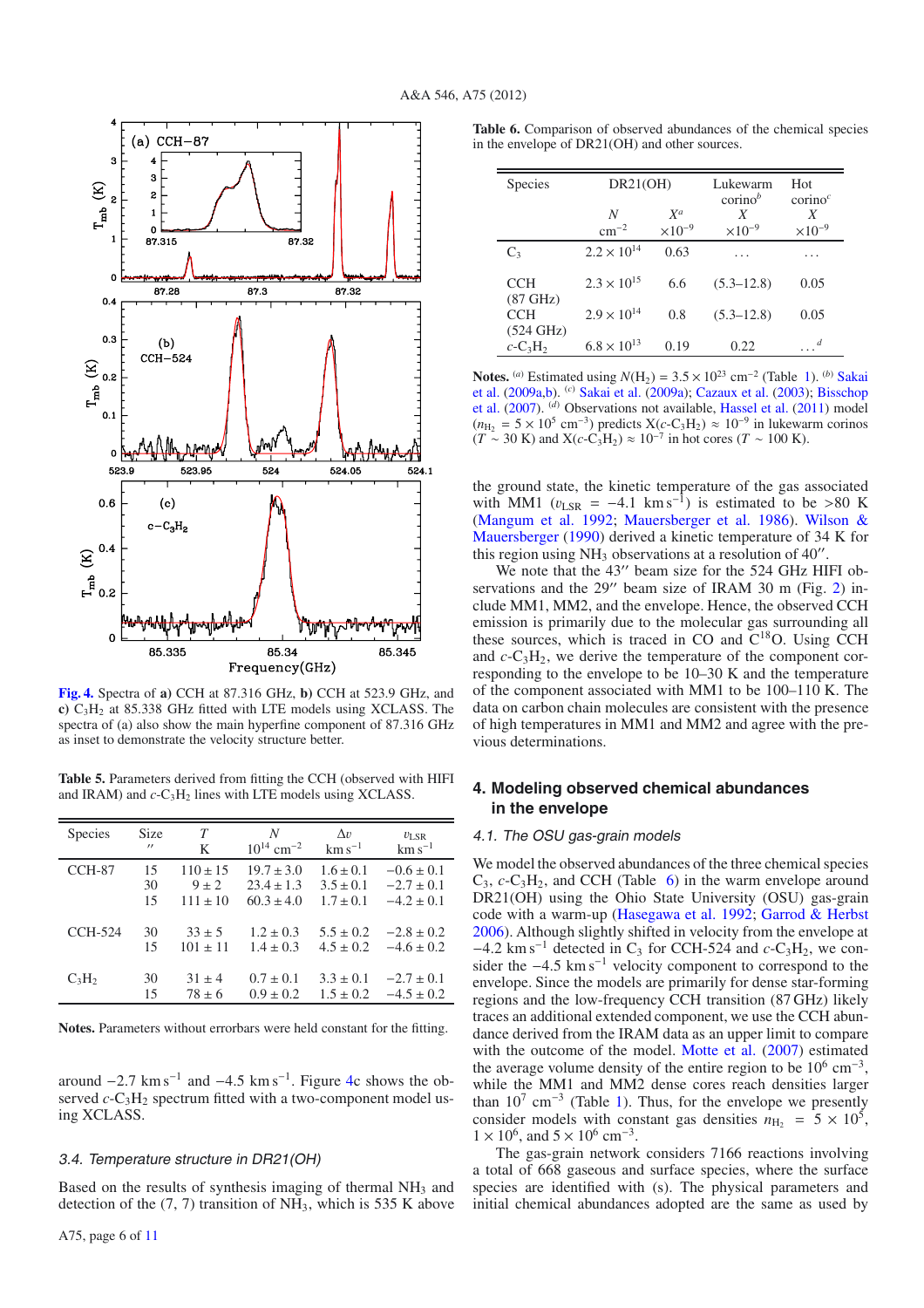Table 7. Parameters for the models explored for C<sub>3</sub> chemistry in Table 8. Parameters assumed to remain constant in present models. DR21(OH).

<span id="page-6-0"></span>

| Model | $T_{\rm max}$ (K) | $n_{\rm H_2}$ (cm <sup>-3</sup> ) |
|-------|-------------------|-----------------------------------|
|       | 30                | $5 \times 10^5$                   |
| 2     | 30                | $1 \times 10^6$                   |
| 3     | 30                | $5 \times 10^6$                   |
| 4     | 50                | $5 \times 10^5$                   |
| 5     | 50                | $1 \times 10^6$                   |
| ĥ     | 50                | $5 \times 10^6$                   |

[Garrod et al.](#page-10-31) [\(2007](#page-10-31)) and Hassel et al. [\(2008,](#page-10-32) Tables 1 and 2). In this approach, a one-point parcel of material undergoes an initially cold period of  $T_0 = 10$  K with a duration of  $t = 10^5$  yr, followed by a gradual temperature increase. A heating timescale of  $t<sub>h</sub> = 0.2$  Myr is adopted following [Garrod & Herbst](#page-10-30) [\(2006\)](#page-10-30), where we use values for the maximum temperature  $T_{\text{max}}$  of 30 K and 50 K, so that the model reaches  $T_{\text{max}}$  by  $t \approx 0.3 \text{ Myr}$ . A total of six combinations of  $T_{\text{max}}$  and  $n_{\text{H}_2}$  are considered, as outlined in Table [7.](#page-6-0) In contrast to more complex hydrodynamic approaches [\(Aikawa et al. 2008](#page-9-13)), the other physical parameters here (Table [8\)](#page-6-1) are assumed to be homogeneous at any given time and from one model to another. The advantage of this approach is that it allows a more detailed look at the chemical processes and the roles of individual reactions. A similar procedure was previously used to simulate the formation of hydrocarbon chains in th[e envelopes of low-mass protostellar envelopes by](#page-10-32) Hassel et al. [\(2008\)](#page-10-32) and [Hassel et al.](#page-10-27) [\(2011\)](#page-10-27), where the latter model also considered the linear  $C_3$  detected toward W31C and W49N [\(Mookerjea et al. 2010\)](#page-10-20).

The models include photodesorption rates for  $CO(s)$ ,  $N_2(s)$ ,  $H_2O(s)$ , and  $CO_2(s)$  based on the measurements of Oberg et al. [\(2007](#page-10-33), [2009a](#page-10-34)[,b](#page-10-35)). The adopted processes and rates are speciesdependent, rather than dependent on a single parameter.

The production of hydrocarbon chains during the warm-up has been attributed to a process beginning with grain surface chemistry. The elevated temperature allows methane to evaporate from the ice mantles surrounding dust particles and act as a precursor for a carbon-chain rich ion-molecule chemistry. Hassel et al.  $(2011, Fig. 6)$  $(2011, Fig. 6)$  demonstrated that the abundance of  $C_3$  is subject to such a process. In particular, the  $C_3$  is formed via gas phase chemistry involving atomic C at early times and depletes sharply at  $t \sim 10^5$  yr, after which time most available atomic C is incorporated into CO. In the absence of grain surface chemistry, the  $C_3$  will continue to deplete to abundances below 10<sup>-12</sup> by 1 Myr. In models including grain surface chemistry, the abundance of  $C_3$  is regenerated following the release of  $CH_4(s)$  and subsequent gas phase chemistry during the warm-up. The abundances and reactions discussed in this section refer to the gas phase.

#### 4.2. Model results

The time evolution of fractional abundances is presented for  $C_3$ , CCH and  $c$ -C<sub>3</sub>H<sub>2</sub> in Fig. [5,](#page-7-0) along with the corresponding observed values. In all models, the warm-up occurs between 0.1 and 0.3 Myr starting from an initial temperature of 10 K, similar to the temperature profiles that appear in Hassel et al. [\(2008](#page-10-32), Figs. 2 and 3). We observe the following general trends in the abundance profiles shown in Fig. [5:](#page-7-0) for the lower temperature models (1–3), the molecular abundances attain values comparable to the observed abundances for a much longer period of time as compared to the higher temperature models (4–6). Further,

<span id="page-6-1"></span>

| Parameter                                              | Value                 | I Init   |
|--------------------------------------------------------|-----------------------|----------|
| <sup>b</sup> Cosmic Ray Ionization Rate $\zeta$        | $1.3 \times 10^{-17}$ | $c^{-1}$ |
| <sup>b</sup> Visual Extinction $A_V$                   | 10                    |          |
| $a,b$ Grain Radius $a_{d}$                             | $1 \times 10^{-5}$    | cm       |
| $a,b$ Nonthermal Desorption Yield $a_{RRK}$            | 0.01                  |          |
| $a,b$ Initial Temperature $T_i$                        | 10                    | K        |
| <sup><i>a,b</i></sup> Warm-up Timescale $t_{sc}^{a,b}$ | $2 \times 10^5$       | yr       |
| <sup>b</sup> Warm-up Offset Time $t_{\text{off}}$      | $1 \times 10^5$       | vr       |

**Notes.** (*a*) [Garrod & Herbst](#page-10-30) [\(2006\)](#page-10-30); (*b*) [Hassel et al.](#page-10-32) [\(2008\)](#page-10-32).

for both  $C_3$  and  $c$ -C<sub>3</sub>H<sub>2</sub> in models 4–6, the maximum abundance decreases with increasing values of  $n_{\text{H}_2}$ .

Figure [5](#page-7-0) shows that all six models produce CCH to a peak abundance of  $X = 0.2-1 \times 10^{-8}$  during the warm-up. The abundance depletes more rapidly for models 4–6, while the abundance remains elevated for a longer period for models 1−3. Moreover, higher densities produce a slightly smaller CCH abundance following the warm-up. The  $C_3$  abundance depletes more rapidly for models 4–6, and smaller abundances are produced for larger density during this period. All the models produce a similar abundance of  $c$ -C<sub>3</sub>H<sub>2</sub> in the range of  $X = 0.5-1 \times 10^{-8}$  following the warm-up. The temperature and density effects seen in the previous two species also appear for  $c$ -C<sub>3</sub>H<sub>2</sub> but to a lesser extent.

The primary reason for the difference in abundance of the chemical species considered here for  $T_{\text{max}}$  = 30 K and 50 K models is that the higher temperature will release additional species from the icy grain mantles to the gas. This leads to additional, competitive reaction pathways with the overall effect of a comparative depletion of abundance of these particular species. A similar effect is visible at the onset of the warm-up, when the abundances of the three species deplete sharply just prior to the steep increase attributed to the warm-up.

#### 4.3. Major chemical reactions

Table [9](#page-7-1) summarizes the most important chemical reactions occurring in the gas phase during warm-up as determined by the gas-grain chemistry model [\(Garrod & Herbst 2006\)](#page-10-30). We emphasize that the species produced here also result from other ion-molecule reactions and that Table [9](#page-7-1) lists only the most direct and salient mechanisms. The liberated CH<sub>4</sub> reacts with  $C^+$ to form the intermediate species  $C_2H_2^+$  and  $C_2H_3^+$  via reactions (1) and (3). Subsequently, the reaction of  $H_2$  with  $C_2H_2^+$  in (2) produces  $C_2H_4^+$ . The dissociative recombination reaction of an electron with these intermediate ions then produces  $C_2H_2$  by reaction (2) or reaction (5). Further reactions of  $CH<sub>4</sub>$  with the intermediate ions can produce  $C_3H_5^+$  via reactions (6) and (7), while the dissociative recombination of  $C_3H_5^+$  produces  $C_3H_3$ via reaction (8). Reactions of C and C<sup>+</sup> with  $\ddot{C}_2H_2$  (9, 11) produce  $C_3H$  and  $C_3H^+$ . Further reaction of these products (12, 13) produce  $C_3H_2^+$ , and the reaction of CH<sub>4</sub> with  $C_3H_2^+$  (14) produces  $C_3H_3^+$ . The  $C^{\ddagger}$  and C result from partial desorption of CO(s) and subsequent reaction with  $He<sup>+</sup>$  during the warm-up. These represent the major precursors for the observed species and provide the basis to examine each species individually.

For the chemical species considered here, we identify the primary formation reactions as follows: CCH is primarily formed by the dissociative recombination of  $C_2H_3^+$  in reaction (17). The evolution of  $C_3$  proceeds in a somewhat different manner.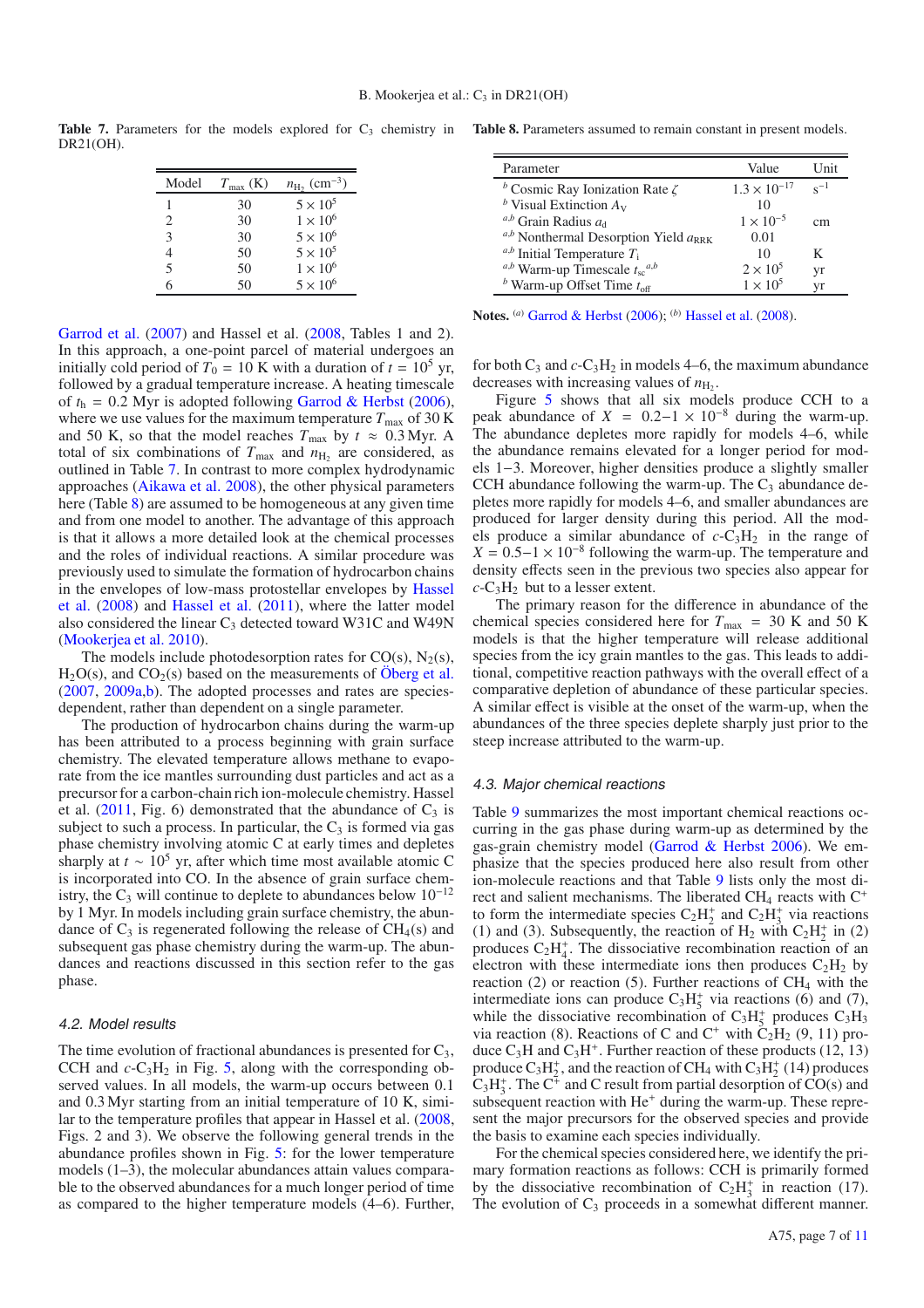

<span id="page-7-0"></span>**[Fig. 5.](http://dexter.edpsciences.org/applet.php?DOI=10.1051/0004-6361/201219287&pdf_id=5)** Comparison of observed abundances in the envelope (shown by dashed lines) with the results of chemical models involving warming up of grains for different combinations of hydrogen density ( $n_{\text{H}_2}$ ) and final warm-up temperatures. The model calculates abundances relative to hydrogen, and the observed column densities of the different species have been converted to fractional abundances assuming  $N(H_2) = 3.5 \times 10^{23}$  cm<sup>-2</sup>. In all models, the warm-up occurs between 0.1 and 0.3 Myr starting from an initial temperature of 10 K, similar to the temperature profiles that appear in Hassel et al. [\(2008,](#page-10-32) Figs. 2 and 3).



<span id="page-7-2"></span>**[Fig. 6.](http://dexter.edpsciences.org/applet.php?DOI=10.1051/0004-6361/201219287&pdf_id=6)** Mean confidence level  $\kappa_{avg}$  calculated for the chemical models as explained in the text [\(Garrod et al. 2007](#page-10-31)).

Ion-molecule chemistry forms a relatively large abundance of this species at early times, followed by a depletion to grain surfaces. This depletion happens at slightly earlier times for models with larger values of density. Although  $C_3$  is frozen on the dust grains, it is not liberated directly from the grains during the warm-up, but rather is produced in a reaction sequence starting with  $CH_4$ . The  $C_3(s)$  however is more likely to participate in surface reactions than to desorb. The reaction of  $C + C_2H_2$ produces  $C_3$  through reaction (19). This mechanism and the secondary pathways result in the formation of a peak in the abundance during and after the warm-up period. The formation of  $c$ -C<sub>3</sub>H<sub>2</sub> can proceed via three pathways. The first mechanism is reaction (21), in which  $C_3H_3$  reacts with H. The dissociative recombination of  $C_3H_3^+$  (22) is a second mechanism. Alternatively, reaction (23) of CH with  $C_2H_2$  is another important formation pathway.

# <span id="page-7-1"></span>lowing CH<sub>4</sub> sublimation.  $C_2H_2$ :

**Table 9.** Dominant reactions of observed and intermediate species fol-

|      |              |        | $C_2H_2$ :                           |                   |                                    |        |                 |
|------|--------------|--------|--------------------------------------|-------------------|------------------------------------|--------|-----------------|
| 1.)  | $C^+$        | $^{+}$ | CH <sub>4</sub>                      | $\rightarrow$     | $C_2H_2^+$                         | $^{+}$ | H               |
| 2.)  | $C_2H_3^+$   | $^{+}$ | e                                    | $\rightarrow$     | $C_2H_2$                           | $^{+}$ | H               |
| 3.)  | $C^+$        | $^{+}$ | CH <sub>4</sub>                      | $\rightarrow$     | $C_2H_2^+$                         | $^{+}$ | H <sub>2</sub>  |
| 4.)  | $C_2H_2^+$   | $^{+}$ | H <sub>2</sub>                       | $\rightarrow$     | $C_2H_4^+$                         |        |                 |
| 5.)  | $C_2H_4^+$   | $^{+}$ | e                                    | $\rightarrow$     | $C_2H_2$                           | $^{+}$ | 2H              |
|      |              |        | $C_3H_3$ :                           |                   |                                    |        |                 |
| 6.)  | $C_2H_3^+$   | $^{+}$ | CH <sub>4</sub>                      | $\rightarrow$     | $C_3H_5^+$                         | $^{+}$ | H <sub>2</sub>  |
| 7.)  | $C_2H_2^+$   | $^{+}$ | CH <sub>4</sub>                      | $\rightarrow$     | $C_3H_5^+$                         | $^{+}$ | H               |
| 8.)  | $C_3H_5^+$   | $^{+}$ | e                                    | $\rightarrow$     | $C_3H_3$                           | $^{+}$ | H <sub>2</sub>  |
|      |              |        | $C_3H_3^+$ :                         |                   |                                    |        |                 |
| 9.)  | $\mathsf{C}$ | $^{+}$ | $C_2H_2$                             | $\rightarrow$     | $C_3H$                             | $^{+}$ | Η               |
| 10.) | $HCO+$       | $^{+}$ | $C_3$                                | $\rightarrow$     | $C_3H^+$                           | $^{+}$ | CO              |
| 11.) | $C^+$        | $^{+}$ | $C_2H_2$                             | $\rightarrow$     | $C_3H^+$                           | $^{+}$ | Η               |
| 12.) | $HCO+$       | $^{+}$ | $C_3H$                               | $\longrightarrow$ | $C_3H_2^+$                         | $^{+}$ | CO              |
| 13.) | $C_3H^+$     | $^{+}$ | H <sub>2</sub>                       | $\rightarrow$     | $C_3H_2^+$                         | $^{+}$ | H               |
| 14.) | $C_3H_2^+$   | $^{+}$ | CH <sub>4</sub>                      | $\rightarrow$     | $C_3H_3^+$                         | $^{+}$ | CH <sub>3</sub> |
| 15.) | $HCO+$       | $^{+}$ | $c$ -C <sub>3</sub> H <sub>2</sub>   | $\rightarrow$     | $C_3H_3^+$                         | $^{+}$ | CO              |
| 16.) | $C_3H^+$     | $^{+}$ | H <sub>2</sub>                       | $\rightarrow$     | $C_3H_3^+$                         |        |                 |
|      |              |        | CCH:                                 |                   |                                    |        |                 |
| 17.) | $C_2H_3^+$   | $+$    | e                                    | $\rightarrow$     | <b>CCH</b>                         | $^{+}$ | 2H              |
| 18.) | $HCO+$       | $^{+}$ | <b>CCH</b>                           | $\rightarrow$     | $C_2H_2^+$                         | $^{+}$ | CO              |
|      |              |        | $C_3$ :                              |                   |                                    |        |                 |
| 19.) | $\mathsf{C}$ | $^{+}$ | $C_2H_2$                             | $\rightarrow$     | $C_3$                              | $^{+}$ | H <sub>2</sub>  |
| 20.) | <b>CCH</b>   | $^{+}$ | $\mathbb{C}_3$                       | $\rightarrow$     | $C_5$                              | $^{+}$ | Η               |
|      |              |        | $c$ -C <sub>3</sub> H <sub>2</sub> : |                   |                                    |        |                 |
| 21.) | Η            | $^{+}$ | $C_3H_3$                             | $\rightarrow$     | $c$ -C <sub>3</sub> H <sub>2</sub> | $^{+}$ | H <sub>2</sub>  |
| 22.) | $C_3H_3^+$   | $^{+}$ | e                                    | $\rightarrow$     | $c$ - $C_3H_2$                     | $^{+}$ | Η               |
| 23.) | <b>CH</b>    | $^{+}$ | $C_2H_2$                             | $\rightarrow$     | $c$ -C <sub>3</sub> H <sub>2</sub> | $^{+}$ | Η               |
| 24.) | $HCO+$       | $^{+}$ | $c$ -C <sub>3</sub> H <sub>2</sub>   | $\longrightarrow$ | $C_3H_3^+$                         | $^{+}$ | CO              |

**Notes.** The observed species are identified in bold type.

# 4.4. Best fit chemical model

In order to compare model results with observations on a more quantitative basis, we compute the mean confidence level [\(Garrod et al. 2007\)](#page-10-31) during the warm-up period. In this quasistatistical analysis introduced by [Garrod et al.](#page-10-31) [\(2007](#page-10-31)), the confidence level, κ*i*, for agreement between computed and observed abundances is defined as

$$
\kappa_i = erfc\left(\frac{|\log(X_i) - \log(X_{\text{obs},i})|}{\sqrt{2}\sigma}\right). \tag{1}
$$

The index *i* refers to individual chemical species under consideration. The mean of the individual values of κ*<sup>i</sup>* thus computed is denoted by  $\kappa_{\text{avg}}$ . Since we consider the computed abundance to "fit" the observation if the abundance agrees within an order of magnitude or better we assume  $\sigma = 1$  so that one standard deviation corresponds to agreement of one order of magnitude. The related confidence level for such a factor of 10 agreement is  $\kappa_i = 0.317$ , and the value increases up to  $\kappa_i = 1$  for closer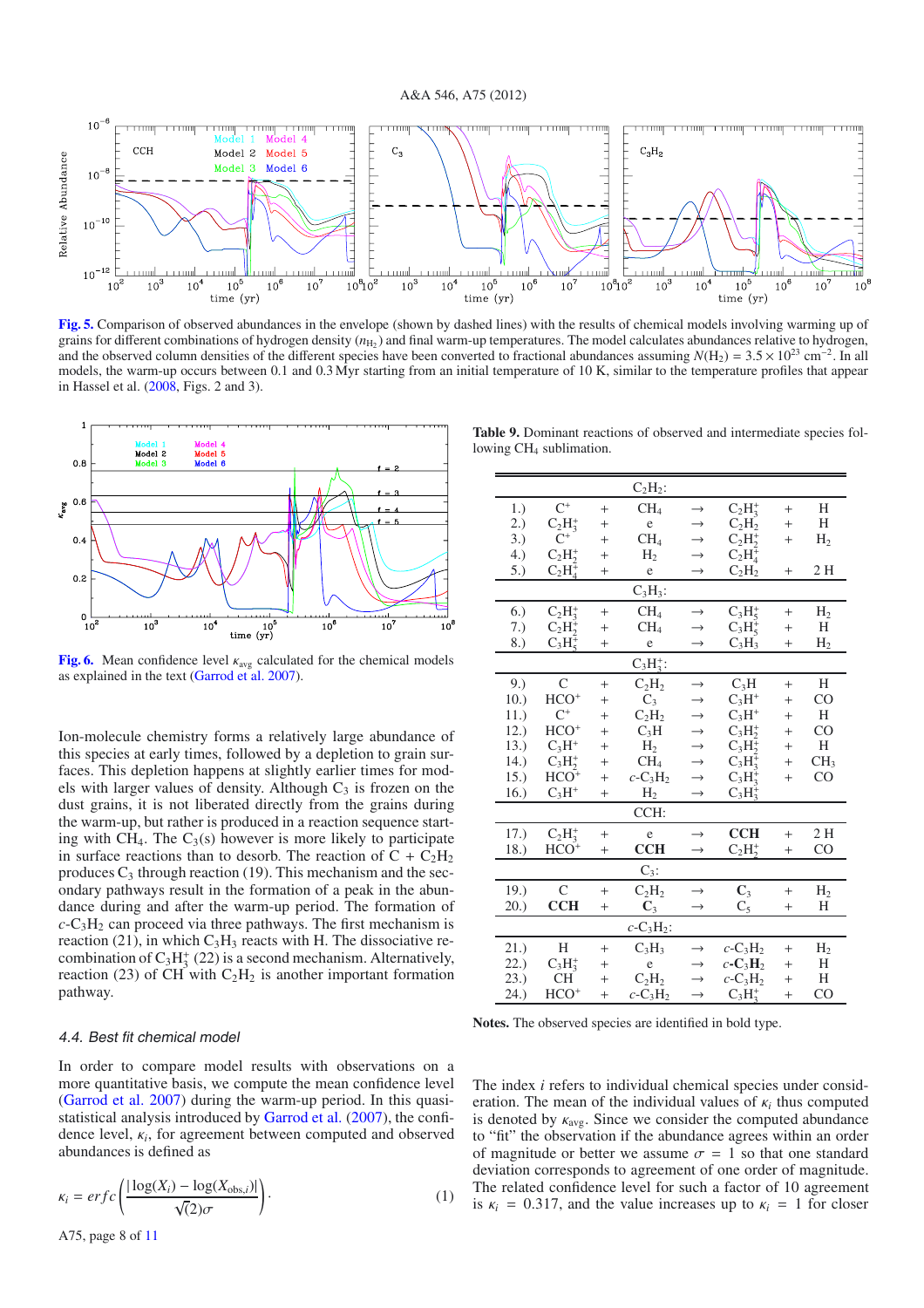agreement. The accuracy of this analysis and the robustness of  $\kappa_{\text{avg}}$  against individual values of  $\kappa_i$  improve with increasing size of the considered dataset. Since we have considered only three chemical species, we use the  $\kappa$ -based analysis primarily as a guideline to identify models that best reproduce the data. The best fit corresponds to the maximum average confidence level.

Figure [6](#page-7-2) shows the  $\kappa_{avg}$  values for each model that we have considered here, along with horizontal lines indicating agreement within a factor (*f*) of 2, 3, 4, and 5. The primary interpretation of this diagram is that all six models reasonably fit the observed abundances during the period following the warm-up. Models 1–3 fit the observation set within a factor of 2–4 or better for the time period of  $t \sim 0.7-3$  Myr for all three density values. Models 4–6 fit the observation set within a factor of 3–5 or better for the period of *t* ∼ 0.6–0.8 Myr for models 4 and 5 and for the earlier period  $t \sim 0.3 - 0.7$  Myr for model 6. Model 3 gives the best agreement with observations in terms of the value and duration of the  $\kappa_{\text{avg}}$  function, while model 2 is the second best at meeting these criteria. This analysis quantitatively asserts the level of model agreement described in Fig. [5](#page-7-0) and broadly shows that the best sustained agreement of the models occurs in the time following the warm-up, rather than earlier or later.

## **5. Discussion**

#### 5.1. Lower gas phase abundance of C*<sup>3</sup>* in MM1

The angular resolution of the spectroscopic observations used in this paper lies between  $12$  and  $40''$ , so that MM1 and MM2, are not resolved spatially. However, due to their markedly different velocities, MM1, MM2, and the envelope are easily discernible in the spectra. Interestingly, all  $C_3$  spectra show primarily two velocity components associated with MM2 and the envelope, with absorption due to MM1 being detected only in *Q*(4). In contrast, the chemically related species CCH and  $c$ -C<sub>3</sub>H<sub>2</sub> that we have considered here show components corresponding to only MM1 and the envelope. Thus, there is an intrinsic difference in the distribution of  $C_3$  compared to the distribution of the other species. The abundance of C<sub>3</sub> in MM2 ( $1.2 \times 10^{-9}$ ) is only twice that in the envelope  $(6.3 \times 10^{-10})$ . Based on Table [1,](#page-1-0) the total column density of MM1 is ∼60% of the column density of MM2. This suggests that if the relative abundances of  $C_3$  in MM1 and MM2 were similar, the total column density of  $C_3$  in MM1 would have been 2.5 times the column density in the envelope so that the absorption dips due to MM1 would be similar to or stronger than the dip due to the envelope. It may be argued that the continuum backgrounds for the two components MM1 and the envelope may be different. However the continuum from MM1 is expected to be stronger than the continuum from the envelope. All these arguments indicate that  $C_3$  is preferentially depleted or destroyed in MM1.

One major difference between MM1 and MM2 lies in the fact that MM1 has already shown evidence for at least one high temperature hot core, whereas MM2, though more massive, shows no such components. The chemical network includes among others the reaction  $C_3$  + H<sub>2</sub>  $\rightarrow$  C<sub>3</sub>H + H (Pineau des Forêts et al. [1988\)](#page-10-36), which becomes a primary destruction pathway for  $C_3$  when the temperature exceeds  $\approx 80$  K. As a result, models predict that  $C_3$  will be depleted in favor of  $c$ - $C_3H_2$  in hot core conditions, as  $C_3H$  is also destroyed by reaction with  $H_2$ . Additionally, the chemical models presented here also show that the  $C_3$  abundance is reduced at larger densities. MM1 is definitely at a higher density than the envelope (Table [1\)](#page-1-0), so that the reduced abundance of  $C_3$  in MM1 relative to MM2 could also indicate that MM2 has a density lower than MM1. We note that this contradicts the densities derived from dust column densities (Table [1\)](#page-1-0), which is not completely unexpected since the densities derived from the column densities are beam averaged and need not always reflect the local densities in a region.

However, an alternate possibility arises from the fact that the source intrinsic continuum opacity can refill the absorption to a significant extent, so that the column densities derived here are all primarily lower limits [\(Mookerjea et al. 2010\)](#page-10-20). It can thus be envisaged that in the case of MM1, which has a stronger continuum emission, it is a combination of the geometry of the source and the refilling of the absorption dip that reduces the "visibility" of C3. A proper evaluation of the effect of the continuum opacity on the absorption depth is possible only by constructing a complete radiative transfer model of the entire region with accurate temperature and density profiles, which are not yet available.

Finally, since MM2 is estimated to be younger than MM1 and *c*-C3H2, and CCH emission from MM2 are not detected, the possibility that the observed  $C_3$  abundance in MM2 is due to the pre-warm-up gas-phase chemistry can also not be ruled out.

#### 5.2. Comparison with C*<sup>3</sup>* in diffuse clouds

In diffuse clouds  $C_3$  has been found to have an almost one-to-one correlation with  $C_2$  [\(Roue](#page-10-12)ff et al. [2002\)](#page-10-12). In addition, the abundance of C<sub>3</sub> in diffuse clouds,  $(3-6)\times10^{-9}$  [\(Roue](#page-10-12)ff et al. [2002\)](#page-10-12), is ten times larger than the abundance of  $C_3$  derived in the dense star-forming environment of DR21(OH). [Oka et al.](#page-10-13) [\(2003\)](#page-10-13) had explained the observed correlation between  $C_2$  and  $C_3$  in diffuse clouds in terms of a direct pathway of formation of  $C_3$  from  $C_2$  (see their Fig. 4). In the previous section, we examined the formation of  $C_3$  during a warm-up period and noted a relatively larger abundance of this species prior to  $t = 10^5$  yr, the so-called "early time". We now explore the chemistry of  $C_3$  in diffuse regions and during the early time period in dense gas regions in order to examine the differences (if any).

The first step of the transformation of  $C_2$  to  $C_3$  in diffuse clouds is the photoionization of  $C_2$  to  $C_2^+$  [\(Oka et al. 2003](#page-10-13)). In contrast, the models for the dense star-forming regions assume darker  $(A<sub>V</sub> = 10)$  conditions, so photoionization is not an effective process.

In dense models, the process begins with the radiative association of  $C^+ + H_2 \rightarrow CH_2^+$ . Next,  $CH_2^+$  reacts with  $H_2$  to form CH<sub>3</sub><sup>+</sup>. This is followed by the dissociative recombination of CH<sub>3</sub><sup>+</sup> and  $CH<sub>2</sub><sup>+</sup>$  as competitive reactions to form CH and then by an ionneutral reaction with  $C^+$  to form  $C_2^+$ [. As shown in Fig. 4 of \(](#page-10-13)Oka et al. [2003\)](#page-10-13), the pathway subsequently follows along the upper  $(C_2H)$  branch to form  $C_3$ . The  $C_3$  is destroyed by processes that form  $C_4$ ,  $C_4^+$ , and  $C_5$ , which react further to primarily form  $C_3$ in a cyclic process. The abundance of  $C_3$  grows until  $C^+$  is depleted at *t* ∼ 10–100 yr, depending on the density, after which it reaches a plateau until the  $C_3$  is accreted onto grain surfaces. Dissociative recombination reactions with  $C_2H^+$ ,  $C_2H_2^+$ , and  $C_3^+$ along the pathway form  $C_2$ . The  $C_2$  then reacts with  $\bar{O}$  to form CO, and the abundance consequently falls to  $X(C_2) \sim 10^{-9}$ , far below the  $X(C_2): X(C_3) = 40$ : 1 measured by [Oka et al.](#page-10-13) [\(2003](#page-10-13)) for diffuse clouds.

Thus,  $C_2$  is not the starting point for  $C_3$  formation in dense cloud models at early times and does not undergo a cycling process like that of  $C_3$ . As a result, the correlation between  $C_2$  and C3 abundance is not predicted by dark cloud models. Rather, the  $C_2$  abundance evolution more closely follows the evolution of CCH from early times until the warm-up begins than that of  $C_3$ . This comparison indicates that the chemistry of  $C_3$  formation in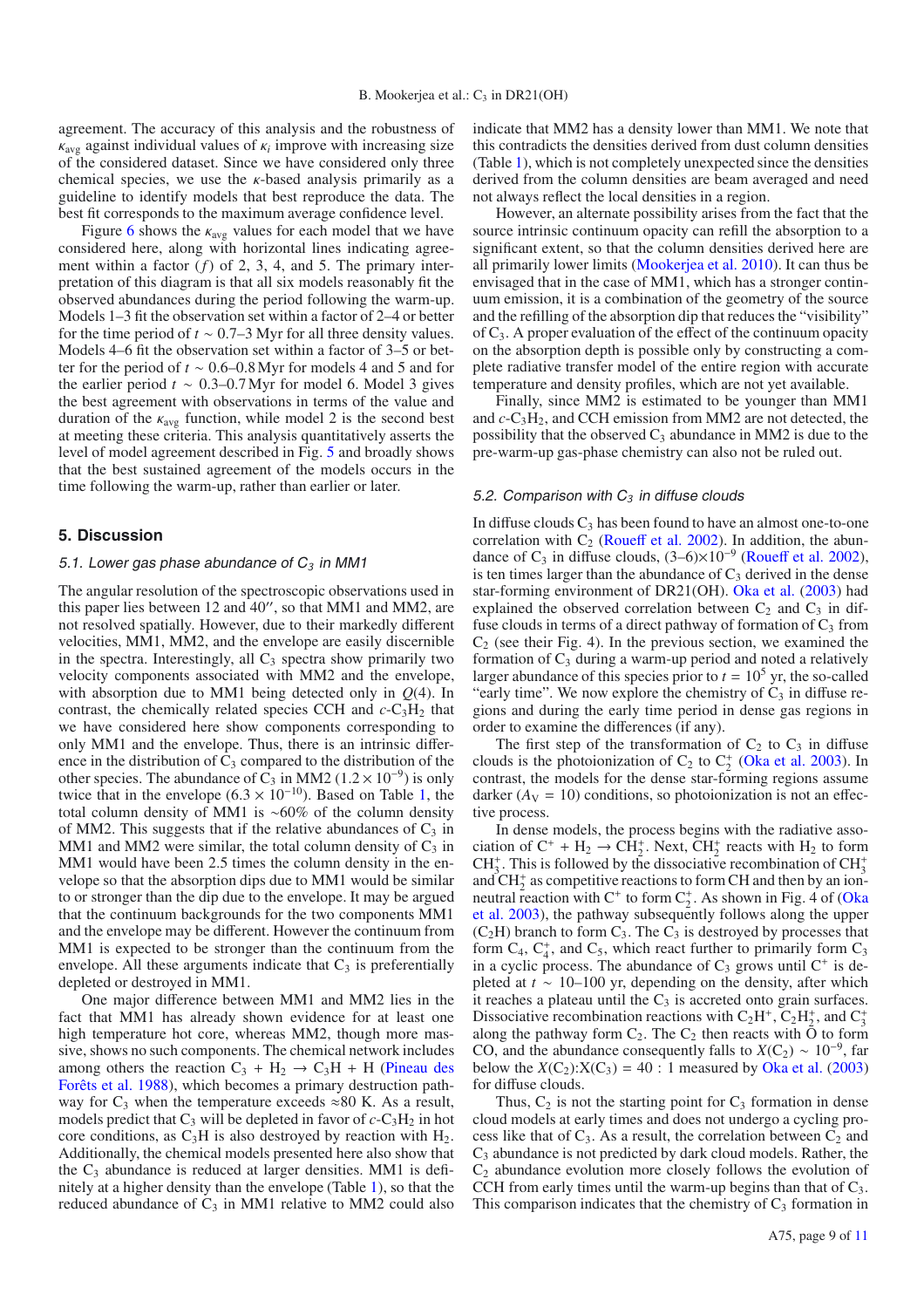the envelope of DR21(OH) is definitely not the same as in diffuse clouds. Furthermore, the early time abundance of  $C_3$  for dense regions exceeds the observed abundance by three orders of magnitude, effectively excluding this formation route as well.

#### 5.3. Warm carbon chain chemistry in the envelope

Comparison of the present model results and observations indicates that the observed composition can be simulated with ionmolecule chemistry following a moderate warm-up to 30–50 K. This also means that  $C_3$  formation in star-forming regions can be explained in terms of the moderate temperature (30 K) gasphase chemical reactions starting from CH4 evaporated from the grain mantle only and thus does not require photochemistry of PAH molecules.

The observed abundances of  $C_3$  are consistent with formation during a warm-up model, "warm carbon chain chemistry" (WCCC; [Sakai et al. 2008](#page-10-37)), and are related to the abundances of CCH,  $c$ -C<sub>3</sub>H<sub>2</sub>. This suggests that the envelope conditions are more like those of "lukewarm corinos" surrounding low-mass protostars than those of hot cores. In other words, the  $C_3$  is not residing in a hot core. The abundances of the additional species chemically related to  $C_3$ , which we consider for the case of DR21(OH), provided further insight regarding the envelope conditions.

Table [6](#page-5-2) summarizes the observed abundances of the different species in DR21(OH) as well as those available in the literature for two types of sources: the lukewarm corinos L1527 and B228 and the hot corino IRAS 16293-2422. We find that while  $C_3$  has not been observed in any of the other sources, the abundances of the other three species in DR21(OH) are closer to the abundances observed in lukewarm corinos. In addition, the chemical model that best represents the observed abundances corresponds to a *T*max of 30–50 K, a temperature that is much lower than the values expected in hot cores/corinos. This suggests that the envelope of DR21(OH) is chemically closer to a WCCC region such as a lukewarm corino envelope than to a hot core. Furthermore, the predepletion C<sub>3</sub> abundance (at  $t \leq 10^4$  yr) exceeds the observed values by a large factor. This implies that the  $C_3$  abundance is primarily maintained via ion-molecule chemistry in the gas phase after  $CH_4$  is desorbed from the surface of the dust grains and does not have a one-to-one correlation with  $C_2$  as found in diffuse clouds.

#### 5.4. Chemical and dynamical ages of the region

The chemistry of the envelope surrounding the embedded sources MM1 and MM2 in DR21(OH) appears to have occurred over a period between (0.7–3) Myr, including a cold period, warm-up, and extended time at  $T = 30$  or 50 K. This time period seems to be on the longer side of the evolutionary timescales of massive star-forming cores. As detailed by [Csengeri et al.](#page-9-8) [\(2011](#page-9-8)), the lifetime of the gas in massive dense cores is determined by the crossing times or the local free-fall times for the molecular dense cores which is  $(5-7) \times 10^4$  yr. However, the large-scale flows associated with Cygnus X (and DR21 in particular) are massive enough to continuously replenish the mass of these cores, allowing them to remain "active" for a much longer period of time. In addition, the dynamical time of the most massive sub-filament in DR21 is ∼2 Myr [\(Schneider et al. 2010\)](#page-10-21). Thus, the chemical age of ∼1 Myr is consistent with the dynamical age of the region.

## **6. Summary**

Using the high-velocity resolution of HIFI, in the DR21(OH) region, we detect absorption due to  $C_3$  from the envelope and the less evolved core (MM2) as well as a rather weak signal associated to the most massive and hottest region (MM1). The abundance of  $C_3$  in the envelope of the hot core associated with DR21(OH) has been consistently explained along with those of other species formed in the same chemical network using a chemical model involving the warm-up of grains. The formation mechanism of  $C_3$  required to explain the observed abundances in dense star-forming regions is the gas-phase reaction of  $CH<sub>4</sub>$ desorbed from the grain surfaces that have been warmed up. It is neither formed in a cycle with  $C_2$  as the starting point nor produced by the photodestruction cascades of PAH molecules. For the envelope of DR21(OH), the chemical models that best explain the abundances of  $C_3$  and other chemically related species correspond to models 2 and 3,  $n_{\text{H}_2}$  = 1−5 × 10<sup>6</sup> cm<sup>-3</sup> for  $T_{\text{max}} = 30$  K, for a time period between 0.7–3 Myr and model 6,  $n_{\text{H}_2}$  = 5 × 10<sup>6</sup> cm<sup>-3</sup> for  $T_{\text{max}}$  = 50 K, for a time period between 0.6–0.8 Myr. The upper limit of the timescale, though much larger than the typical lifetimes of hot (warm) cores, is not unrealistic in the case of DR21(OH), where the dynamic age of the most massive filament has been estimated to be 2 Myr.

*Acknowledgements.* HIFI has been designed and built by a consortium of institutes and university departments from across Europe, Canada and the United States under the leadership of SRON Netherlands Institute for Space Research, Groningen, The Netherlands and with major contributions from Germany, France and the US. Consortium members are: Canada: CSA, U. Waterloo; France: CESR, LAB, LERMA, IRAM; Germany: KOSMA, MPIfR, MPS; Ireland, NUI Maynooth; Italy: ASI, IFSI-INAF, Osservatorio Astrofisico di Arcetri-INAF; The Netherlands: SRON, TUD; Poland: CAMK, CBK; Spain: Observatorio Astronómico Nacional (IGN), Centro de Astrobiologá (CSIC-INTA). Sweden: Chalmers University of Technology – MC2, RSS & GARD; Onsala Space Observatory; Swedish National Space Board, Stockholm University – Stockholm Observatory; Switzerland: ETH Zurich, FHNW; USA: Caltech, JPL, NHSC. B.M. acknowledges the support from the Alexander von Humboldt Foundation. M.G. acknowledges the support received from CNES. J.R.G. and J.C. thank the Spanish MICINN for funding support through grants, AYA2009-07304 and CSD2009-00038. J.R.G. is supported by a Ramòn y Cajal research contract M.S. acknowledges support from grant No. 203 393334 from Polish MNiSW. E.H. thanks NASA for partial support of this work through the *Herschel* program, administered by the Jet Propulsion Laboratory. This work was carried out in part at the Jet Propulsion Laboratory, California Institute of Technology, which is supported by NASA. T.C.'s contribution was funded by ERC Advanced Investigator Grant GLOSTAR (247078). This paper has made extensive use of the SIMBAD database, operated at CDS, Strasbourg, France. This research made use of the myXCLASS program (<https://www.astro.uni-koeln.de/projects/schilke/XCLASS>),which accesses the CDMS (<http://www.cdms.de>) and JPL ([http://spec.jpl.](http://spec.jpl.nasa.gov) [nasa.gov](http://spec.jpl.nasa.gov)) molecular data bases.

#### **References**

- Ádámkovics, M., Blake, G. A., & McCall, B. J. 2003, ApJ, 595, 235
- <span id="page-9-13"></span><span id="page-9-0"></span>Aikawa, Y., Wakelam, V., Garrod, R. T., & Herbst, E. 2008, ApJ, 674, 984
- <span id="page-9-5"></span>Araya, E. D., Kurtz, S., Hofner, P., & Linz, H. 2009, ApJ, 698, 1321
- <span id="page-9-4"></span>Argon, A. L., Reid, M. J., & Menten, K. M. 2000, ApJS, 129, 159
- <span id="page-9-10"></span>Bernst, I., Schilke, P., Moeller, T., et al. 2011, Astronomical Data Analysis Software and Systems XX, 442, 505
- Beuther, H., Semenov, D., Henning, T., & Linz, H. 2008, ApJ, 675, L33
- <span id="page-9-12"></span>Bisschop, S. E., Jørgensen, J. K., van Dishoeck, E. F., & de Wachter, E. B. M. 2007, A&A, 465, 913
- <span id="page-9-11"></span>Cazaux, S., Tielens, A. G. G. M., Ceccarelli, C., et al. 2003, ApJ, 593, L51
- <span id="page-9-1"></span>Cernicharo, J., Goicoechea, J. R., & Caux, E. 2000, ApJ, 534, L199
- <span id="page-9-3"></span>Chandler, C. J., Moore, T. J. T., Mountain, C. M., & Yamashita, T. 1993, MNRAS, 261, 694
- <span id="page-9-9"></span>Comito, C., Schilke, P., Phillips, T. G., et al. 2005, ApJS, 156, 127
- <span id="page-9-8"></span>Csengeri, T., Bontemps, S., Schneider, N., et al. 2011, ApJ, 740, L5
- <span id="page-9-6"></span>Fish, V. L., Reid, M. J., Argon, A. L., & Zheng, X.-W. 2005, ApJS, 160, 220
- <span id="page-9-7"></span>de Graauw, T., Helmich, F. P., Phillips, T. G., et al. 2010, A&A, 518, L6
- <span id="page-9-2"></span>Galazutdinov, G., Pětlewski, A., Musaev, F., et al. 2002, A&A, 395, 969